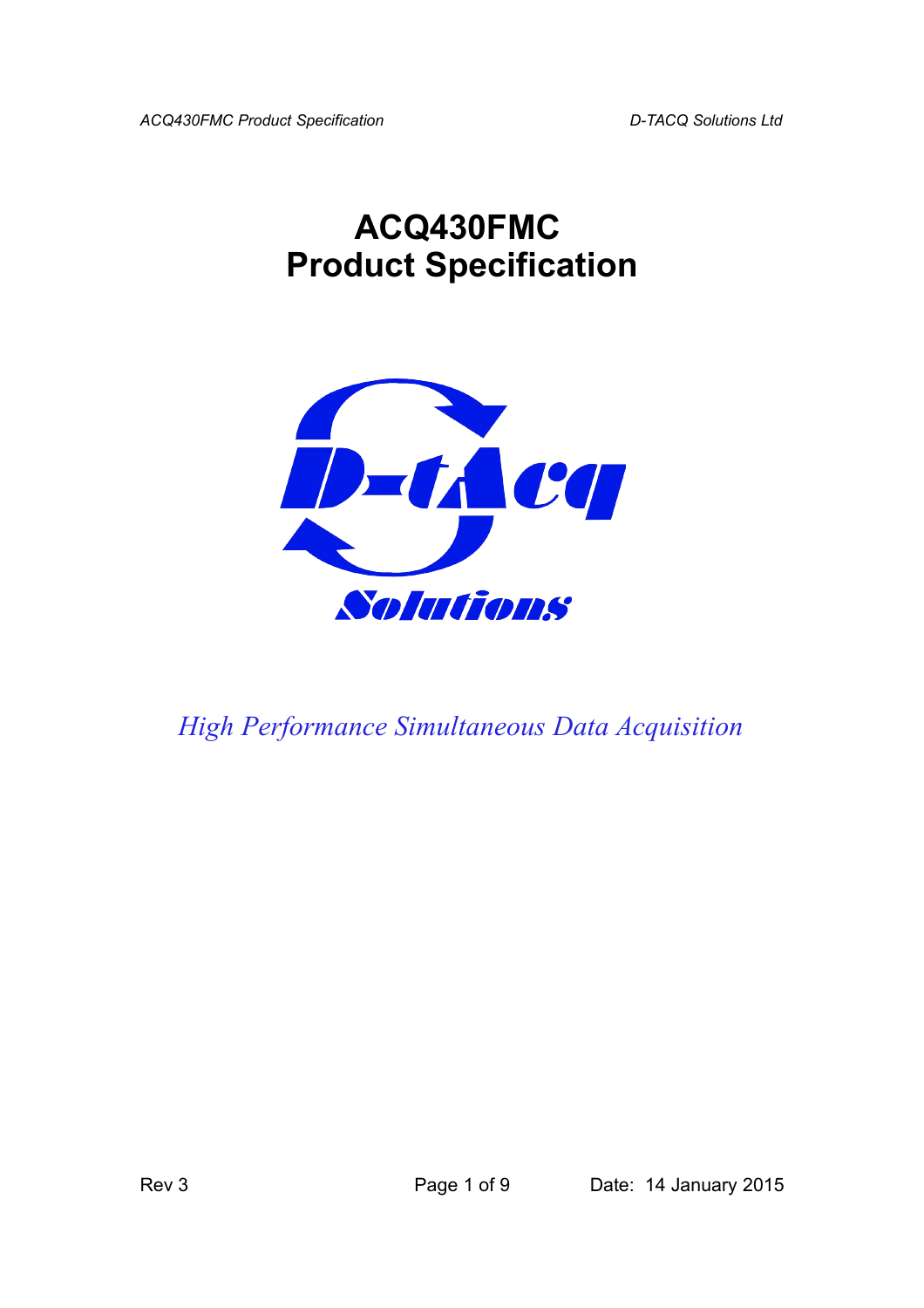## **Table of Contents**

| 4 |
|---|
|   |
|   |
|   |
|   |
|   |
|   |
|   |
|   |
|   |
|   |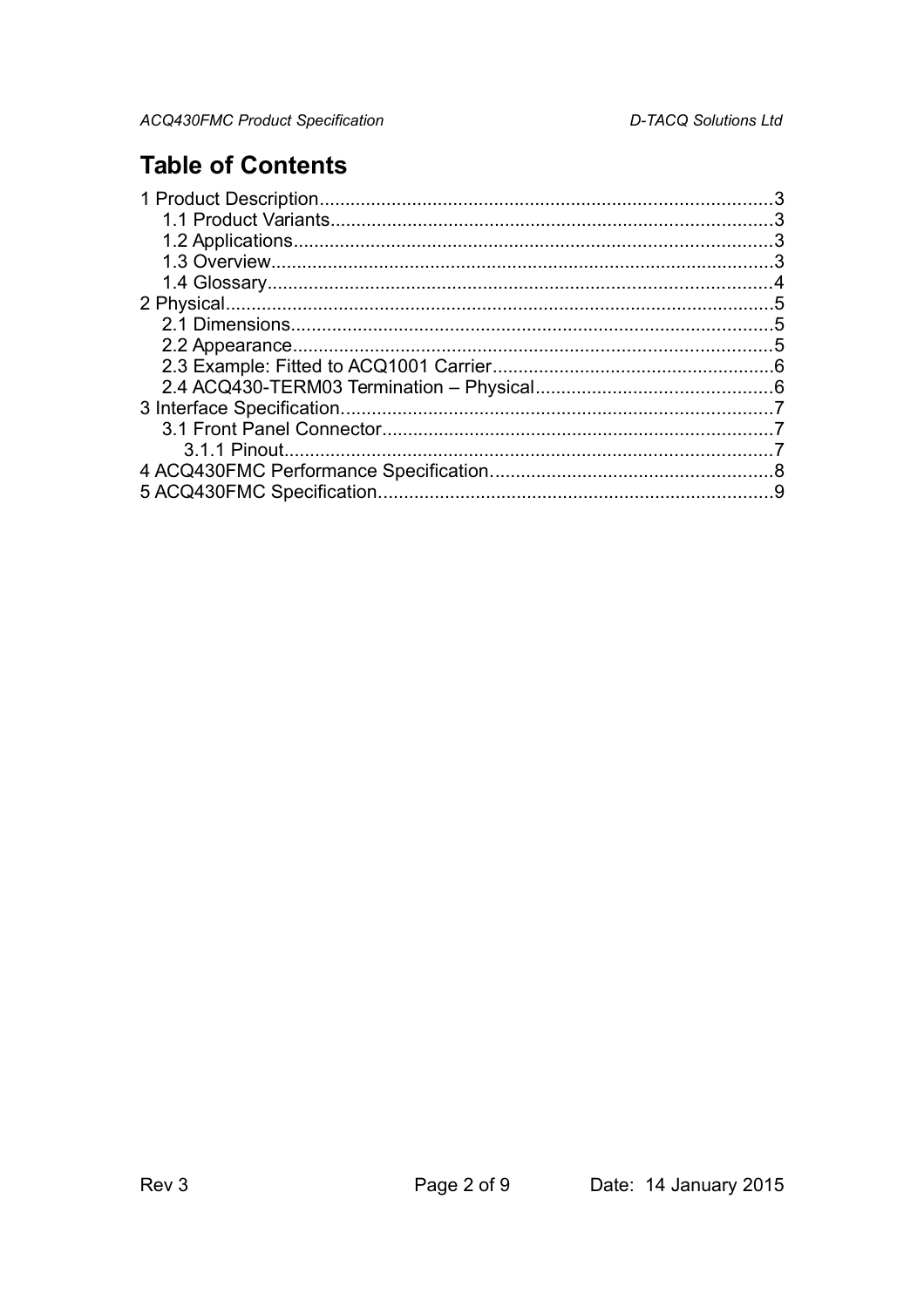## 1 Product Description

- 1. ACQ430FMC is an 8 channel, 24 bit simultaneous analog input module.
- 2. Standard configuration : 8 channels, 128kSPS/channel.
- 3. VITA 57 FMC module, LPC compliant.
- 4. 2-wire Differential inputs, high quality differential amplifier front end.
- 5. Compliant with D-TACQ *ELF* sites.

### *1.1 Product Variants*

- ACQ430FMC : 8 channels, 24 bit resolution, 128kSPS/channel
- Current-input variants are available. Please contact D-TACQ for details.

### *1.2 Applications*

- Instrumentation applications, control and monitoring.
- Acoustic and seismic applications.

### *1.3 Overview*

The FMC module standard adds user IO to carrier modules fitted with FPGA resource. D-TACQ recommends modules based on the Xilinx ZYNQ system on chip, combining FPGA resource with a dual-core ARM Cortex A9 and gigabit Ethernet.

Compatible carriers include:

- D-TACQ **ACQ1001** : D-TACQ single slot FMC carrier, Z7020
- D-TACQ **ACQ1002** : D-TACQ dual slot FMC carrier, Z7020
- D-TACQ **ACQ2006** : D-TACQ 6 slot FMC carrier, Z7020
- D-TACQ **ACQ2106** : D-TACQ 6 slot FMC carrier, Z7030
- Xilinx ZC702 evaluation board with 2 FMC slots.
- Xilinx Zedboard with 1 FMC Slot.

D-TACQ supplies a complete working Intelligent Digitizer appliance including programmable logic and microprocessor system running Linux. Evaluation boards are useful for evaluation, but for production use D-TACQ recommends use of a production-quality carrier such as ACQ1001.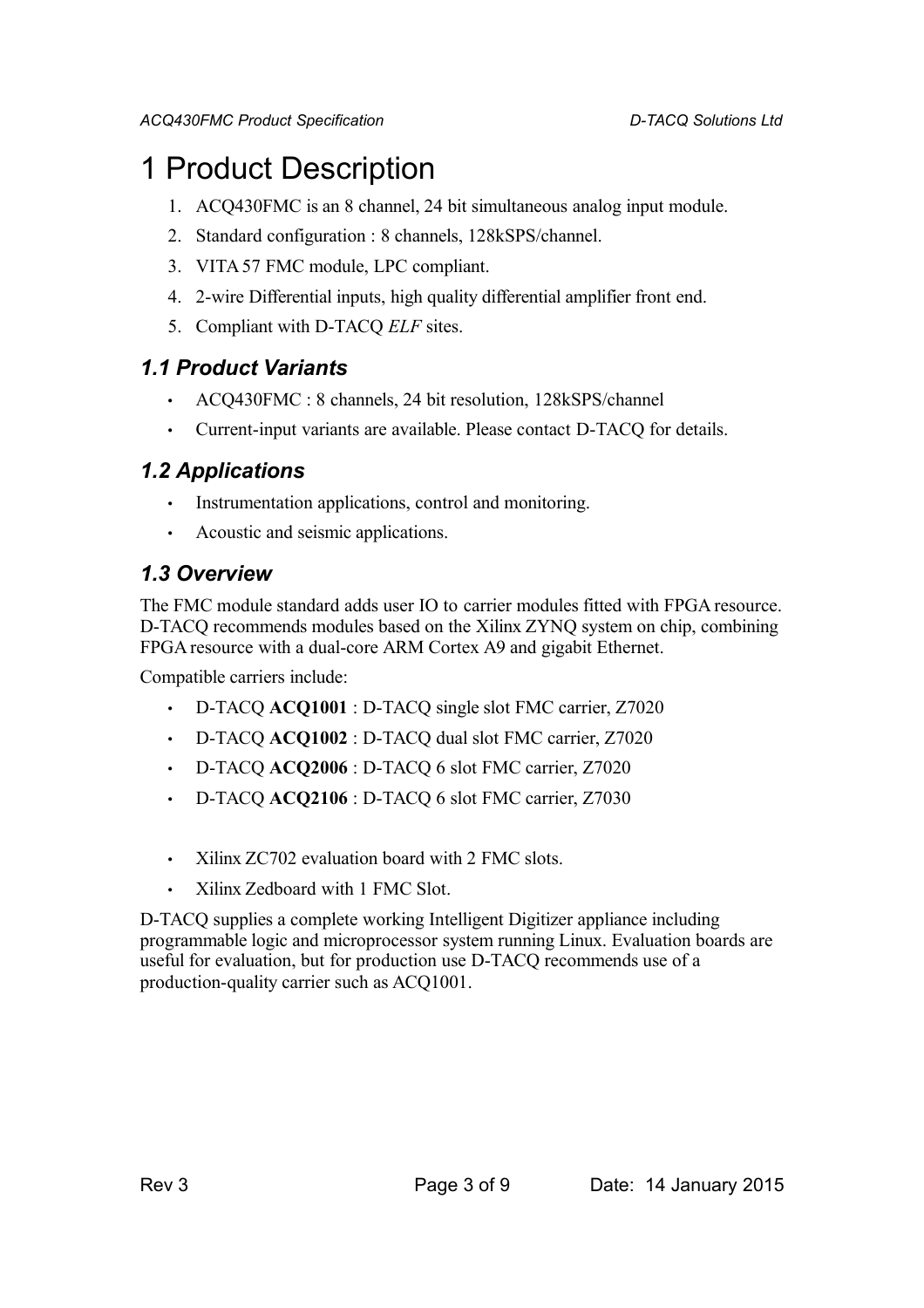## *1.4 Glossary*

- *FMC*: [VITA57 FPGA Mezzanine Card.](http://www.vita.com/fmc.html)
- [Xilinx ZYNQ Soc](http://www.xilinx.com/products/silicon-devices/soc/zynq-7000/index.htm)
- *FPGA* : Field Programmable Gate Array.
- *LPC* : *FMC* Low pin count wiring standard.
- *ULPC*: *FMC* Ultra low pin count (D-TACQ).
- Extended, ELF : *FMC* Extended size module (D-TACQ).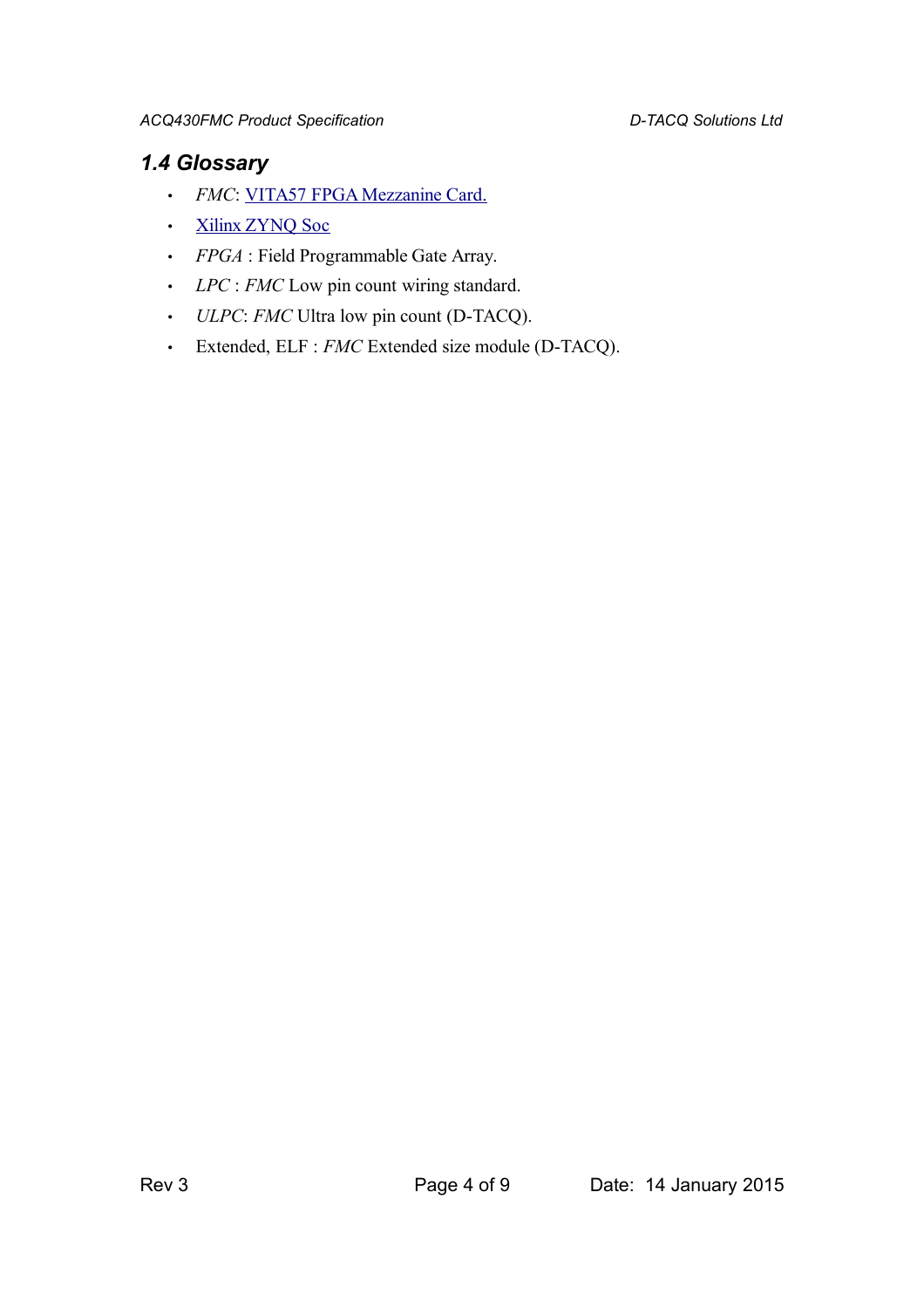*ACQ430FMC Product Specification D-TACQ Solutions Ltd*

## 2 Physical

## *2.1 Dimensions*



Standard FMC Module

## *2.2 Appearance*

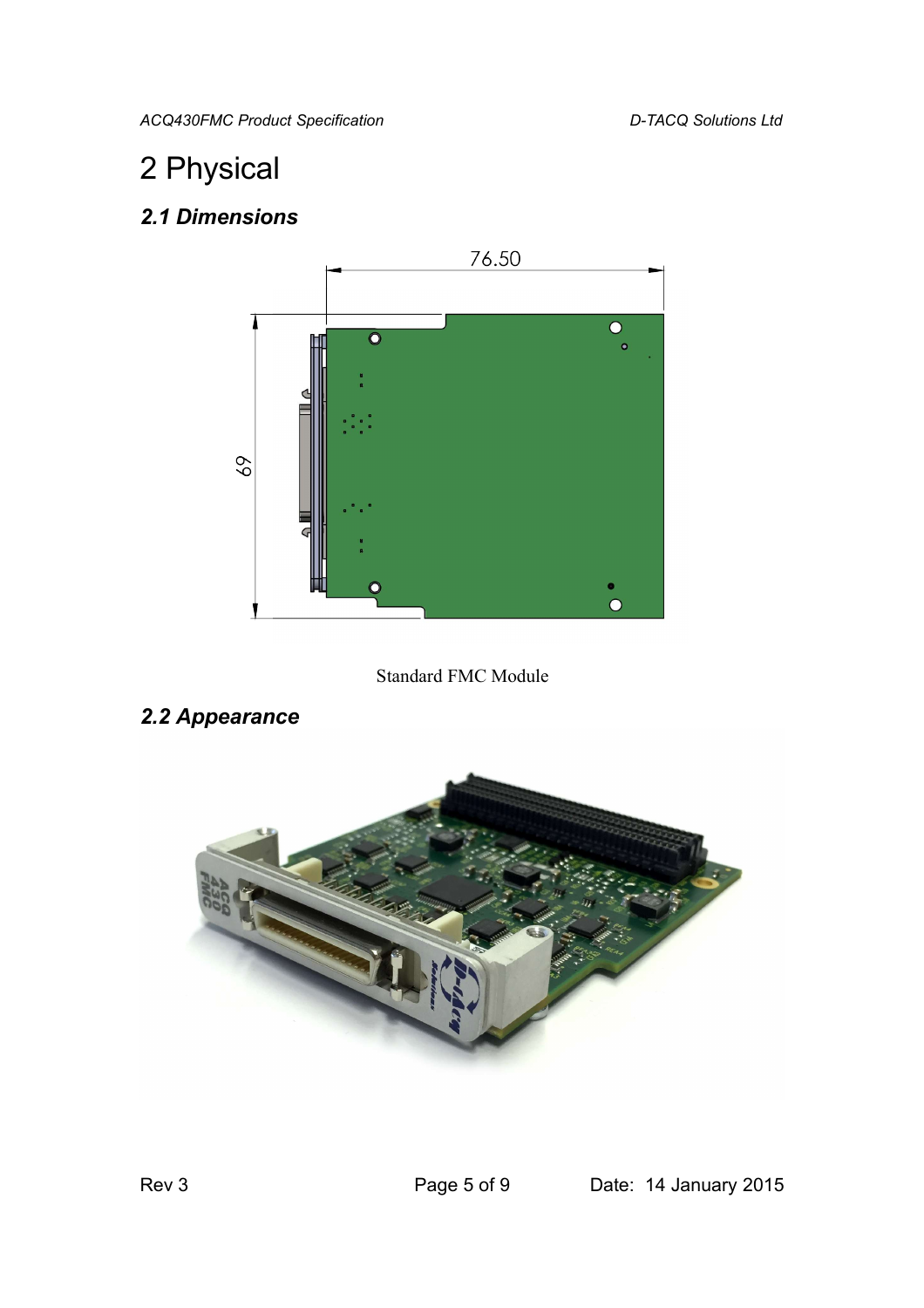### 223  $\overline{\mathbb{O}}$  $\circledcirc$  $\widehat{\mathbf{G}}$  $\mathcal{L}_{\mathcal{A}}$ 74  $\overline{G}$  $\stackrel{\bullet}{\bm{\odot}}$  $\circledcirc$

### *2.3 Example: Fitted to ACQ1001 Carrier*

Carrier accommodates 1 x FMC e.g. *ACQ430FMC* or an extended size module.

### *2.4 ACQ430-TERM03 Termination – Physical*

Optional DIN-RAIL termination accessory with 3-pin pluggable terminal blocks or BNC connections. CLK, TRIG also available. Please contact D-TACQ for more information.

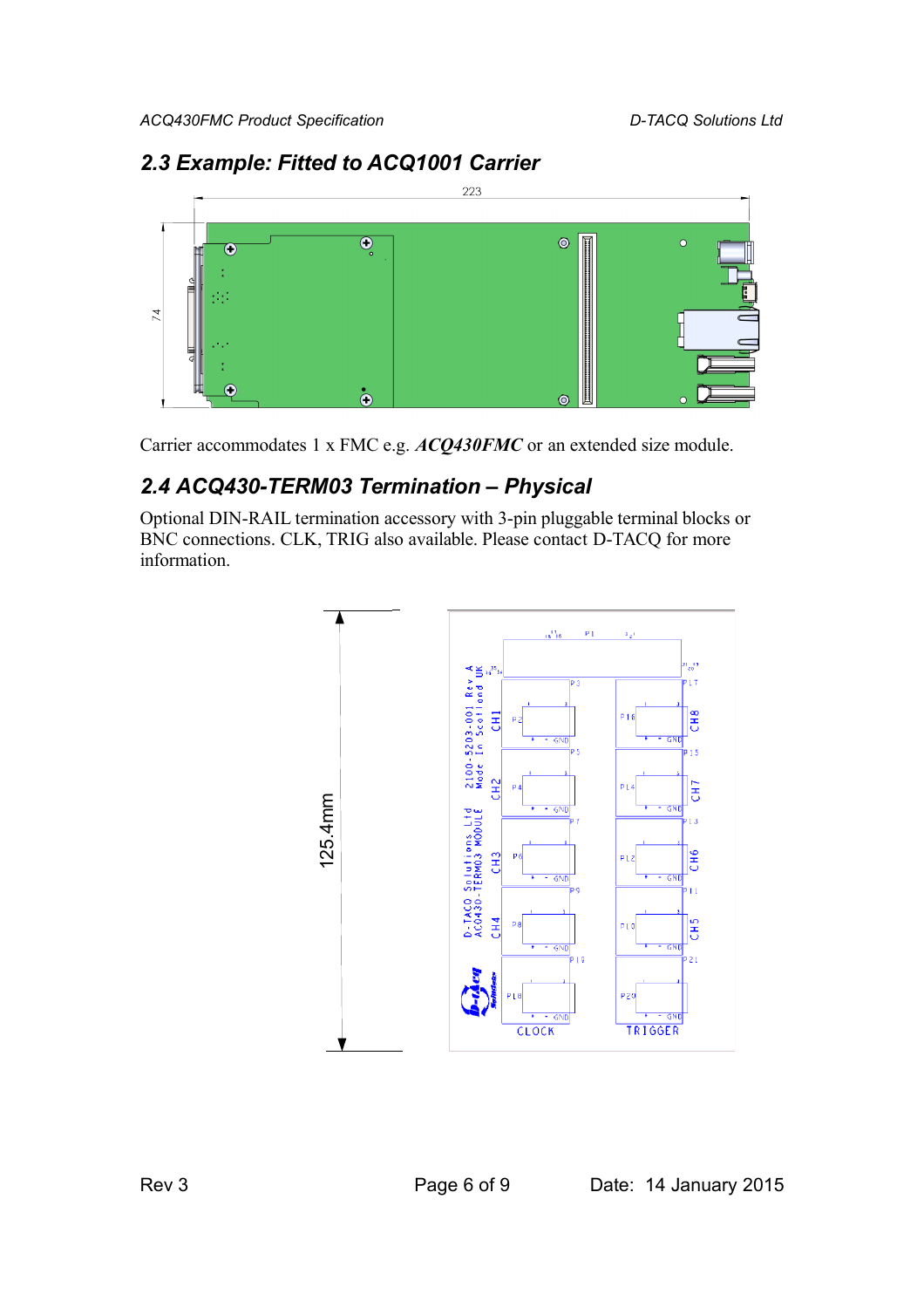## 3 Interface Specification.

## *3.1 Front Panel Connector*

- 36 Pin MDR (Centronics) 3M 10236-55G3PL
- Mating Part 3M 10136-6000EL
- Compatible cables include:
	- Videk 1082-2

#### **3.1.1 Pinout**

| Pin                       | Function           | Pin    | Function       |
|---------------------------|--------------------|--------|----------------|
| $\,1\,$                   | 0V                 | 19     | 0V             |
| $\bar{z}$                 | $CH_08+$           | 20     | $CH_08-$       |
| $\ensuremath{\mathsf{3}}$ | 0 <sub>V</sub>     | 21     | 0V             |
| $\overline{4}$            | $CH_07+$           | 22     | $CH_07-$       |
| $\mathsf S$               | $+12V$             | 23     | $+5V$          |
| $\epsilon$                | TRIG               | 24     | <b>CLK</b>     |
| $\sqrt{ }$                | 0 <sub>V</sub>     | 25     | 0 <sub>V</sub> |
| $\,8\,$                   | CH 06+             | 26     | $CH_06-$       |
| $\mathsf 9$               | 0 <sub>V</sub>     | 27     | 0 <sub>V</sub> |
| $10\,$                    | $CH_05+$           | $2\,8$ | $CH_05-$       |
| $11\,$                    | 0 <sub>V</sub>     | 29     | 0V             |
| 12                        | CH 04+             | 30     | $CH_04-$       |
| 13                        | 0 <sub>V</sub>     | 31     | 0V             |
| 14                        | $CH_03+$           | 32     | $CH_03-$       |
| 15                        | 0 <sub>V</sub>     | 33     | 0V             |
| 16                        | $CH_02+$           | 34     | $CH_02-$       |
| 17                        | 0 <sub>V</sub>     | 35     | 0V             |
| $1\,8$                    | $\mathrm{CH\_01+}$ | 36     | $CH_01-$       |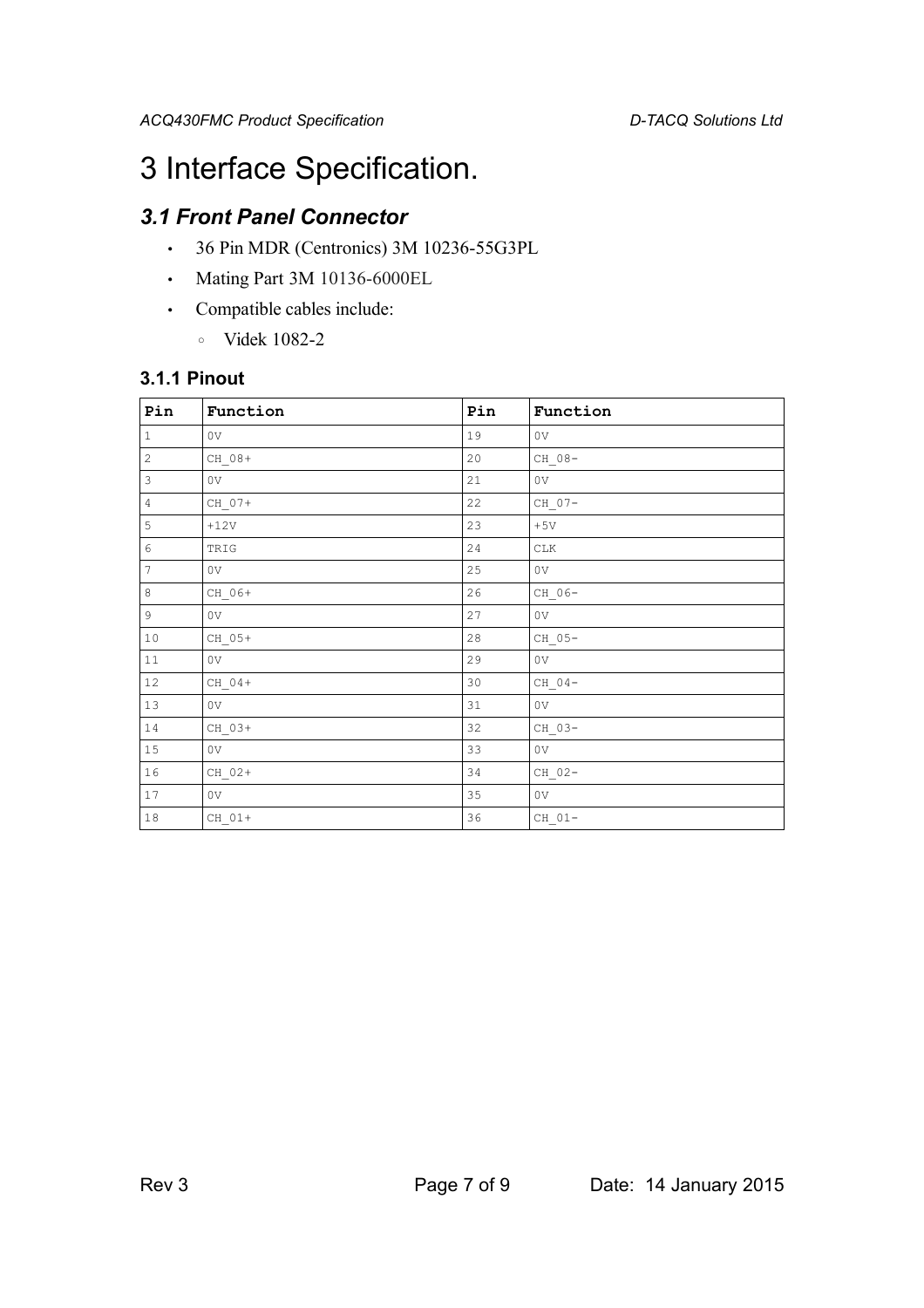## 4 ACQ430FMC Performance Specification.

| #              | Parameter                                              | Value                                         |  |
|----------------|--------------------------------------------------------|-----------------------------------------------|--|
| $\mathbf{1}$   | Number of Channels                                     | 8                                             |  |
| $\overline{2}$ | Sample Rate<br>High Speed Mode<br>High Resolution Mode | Per channel simultaneous<br>128 kHz<br>52 kHz |  |
| 3              | Resolution                                             | 24 bits                                       |  |
| 4              | Coupling                                               | DC, Differential Input                        |  |
| 5              | Input Impedance                                        | 1 M <sub>Q</sub>                              |  |
| 6              | Input Voltage Range                                    | $±10$ V                                       |  |
| 7              | Input Voltage Withstand                                | ±30V                                          |  |
| 8              | Offset Error                                           | 0.01% FS with numerical<br>calibration        |  |
| 9              | Gain Error                                             | 0.01% FS with numerical<br>calibration        |  |
| 10             | INL                                                    | ±0.002% FS                                    |  |
| 11             | <b>CMRR</b>                                            | >60dB FS @ 1 kHz                              |  |
| 12             | THD                                                    | $-106$ dB*                                    |  |
| 13             | SFDR                                                   | $107$ dBc*                                    |  |
| 14             | <b>SNR</b><br>High Speed Mode<br>High Resolution Mode  | 104 dB*<br>108 dB*                            |  |
| 15             | Analog Input BW                                        | 80kHz                                         |  |
| 16             | Crosstalk                                              | <90dB @ 1kHz FS Input                         |  |
| 17             | Digital Filter: Pass Band                              | 0.453 Fsample                                 |  |
|                | Digital Filter: 3dB                                    | 0.490 Fsample                                 |  |
|                | Digital Filter: Stop Band                              | 0.547 Fsample                                 |  |
|                | Digital Filter: Attenuate                              | 95 dB                                         |  |
|                |                                                        |                                               |  |

\* Typical values measured at full scale with a 9.76kHz input